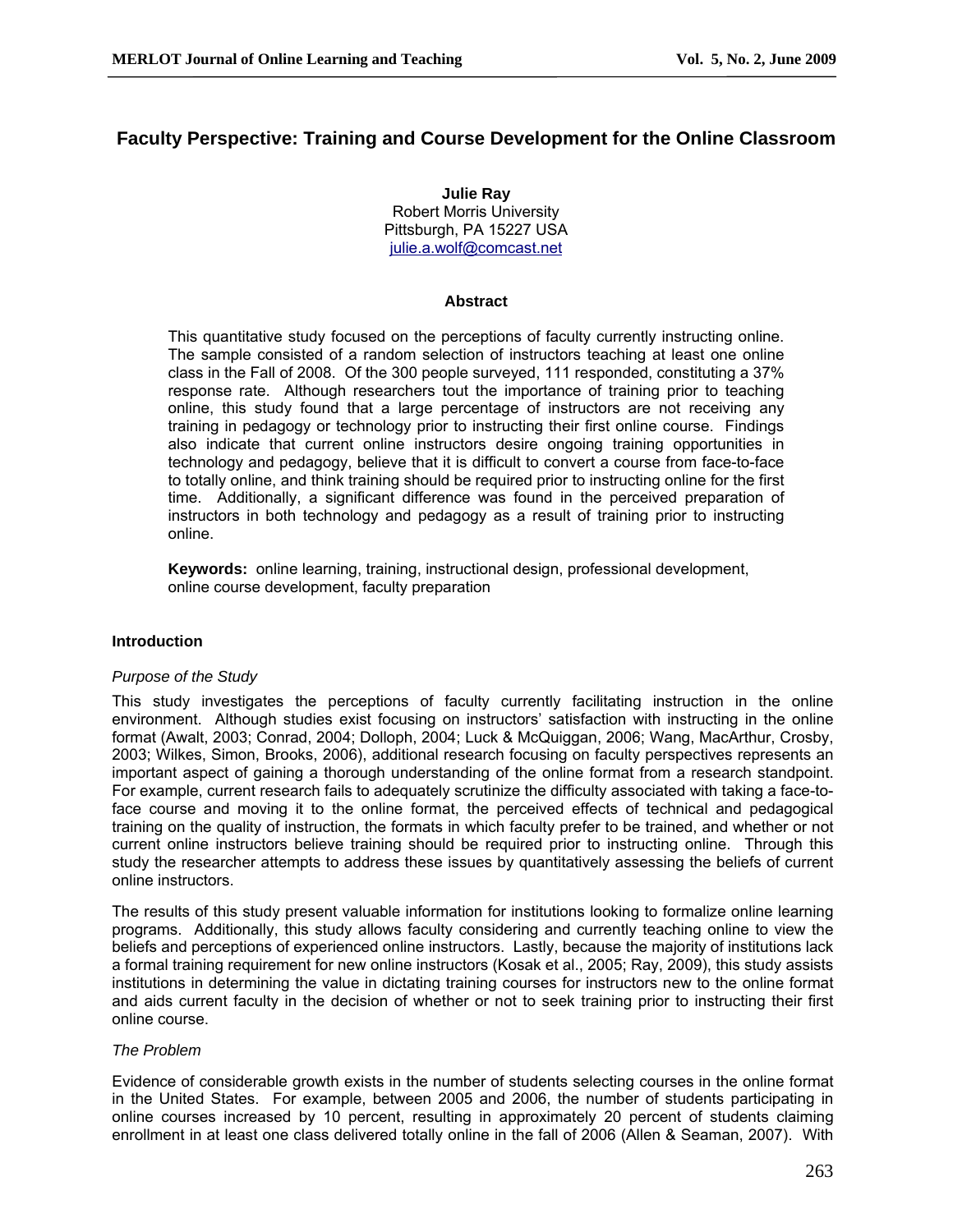the rapid increase in the number of students participating in online courses combined with the relative newness of this type of instruction, a number of concerns have arisen as to the effectiveness of this type of instruction. Probably stemming from the negative connotations about online learning, a considerable amount of research focuses on the quality of online instruction as compared to traditional methods of instruction (Shelley, Swartz, & Cole, 2007; Rivera and Rice, 2002; Hauck, 2006). However, a number of other pervasive concerns exist within the online learning domain which deserve copious research as well. For example, researchers document that online instruction requires different instructional and technical tools (Diaz & Botenbal, 2000; Barker, 2003) and therefore training should be required prior to instructing online (Trippe, 2002). However, the majority of instructors new to online learning receive little to no training (Keramidas et al., 2007; Kosak et al., 2005; Ray, 2009), and consequently use the same pedagogical tools utilized in the traditional, face-to-face classroom (Conrad, 2004; Dolloph, 2007; Zemsky & Massey, 2004).

Without faculty demand or empirical evidence about the effects of training on the appropriate online instruction, little will be done at the institutional level to change the current lack of professional development for online instructors. As a means of gaining additional insight into the perception of online faculty, the study was formulated. Through the subsequent review of literature and survey of online faculty the researcher attempts to answer the following research questions and hypotheses.

#### *Research Questions*

- RQ1: How difficult is it for faculty to convert a course from face-to-face to totally online?
- RQ2: Would faculty like additional training opportunities (technical and/or pedagogical) pertaining to online instruction and in what format(s)?
- RQ3: Who is providing formal training to faculty currently instructing online?
- RQ4: Do current online instructors believe that technical and/or pedagogical training should be required prior to instructing online?

#### *Hypotheses*

- Ho<sub>1</sub>: Training does not significantly affect an instructor's perceived technical preparation for instructing in the online format at an  $\alpha$ =.05 level.
- Ha<sub>1</sub>: Training significantly affects an instructor's perceived technical preparation for instructing in the online format at an α=.05 level.
- Ho<sub>2</sub>: Training does not significantly affect an instructor's perceived pedagogical/instructional design preparation for instructing in the online format at an α=.05 level.
- Ha<sub>2</sub>: Training significantly affects an instructor's perceived pedagogical/instructional design preparation for instructing in the online format at an α=.05 level.

# **Literature Survey**

The online learning format is growing rapidly. Unfortunately, for various reasons, institutions continue to promote the implementation of online teaching "without necessarily having staff competent in all aspects of online pedagogy" (Sims, Dobbs, & Hand, 2002, p. 136). With the rapid rise of online courses, questions have been raised as to the capacity of faculty to successfully instruct in the online format.

Unlike teaching face-to-face where instructors may lack technical knowledge and still effectively teach students, in the arena of distance education, educators must possess a thorough understanding of technology as well as the subject matter expertise required in the traditional classroom (Darabi, Sikorski, & Harvey, 2006).

Aside from the obvious technical challenges associated with developing a course in the online medium, researchers indicate a need for additional faculty training specifically focusing on the different methods of instruction and pedagogy necessary to facilitate and instruct a successful online course (Diaz & Bontenbal, 2000; Arabasz, Pirani, & Fawcett, 2003; Okojie, Olinzock, & Okojie-Boulder, 2006). In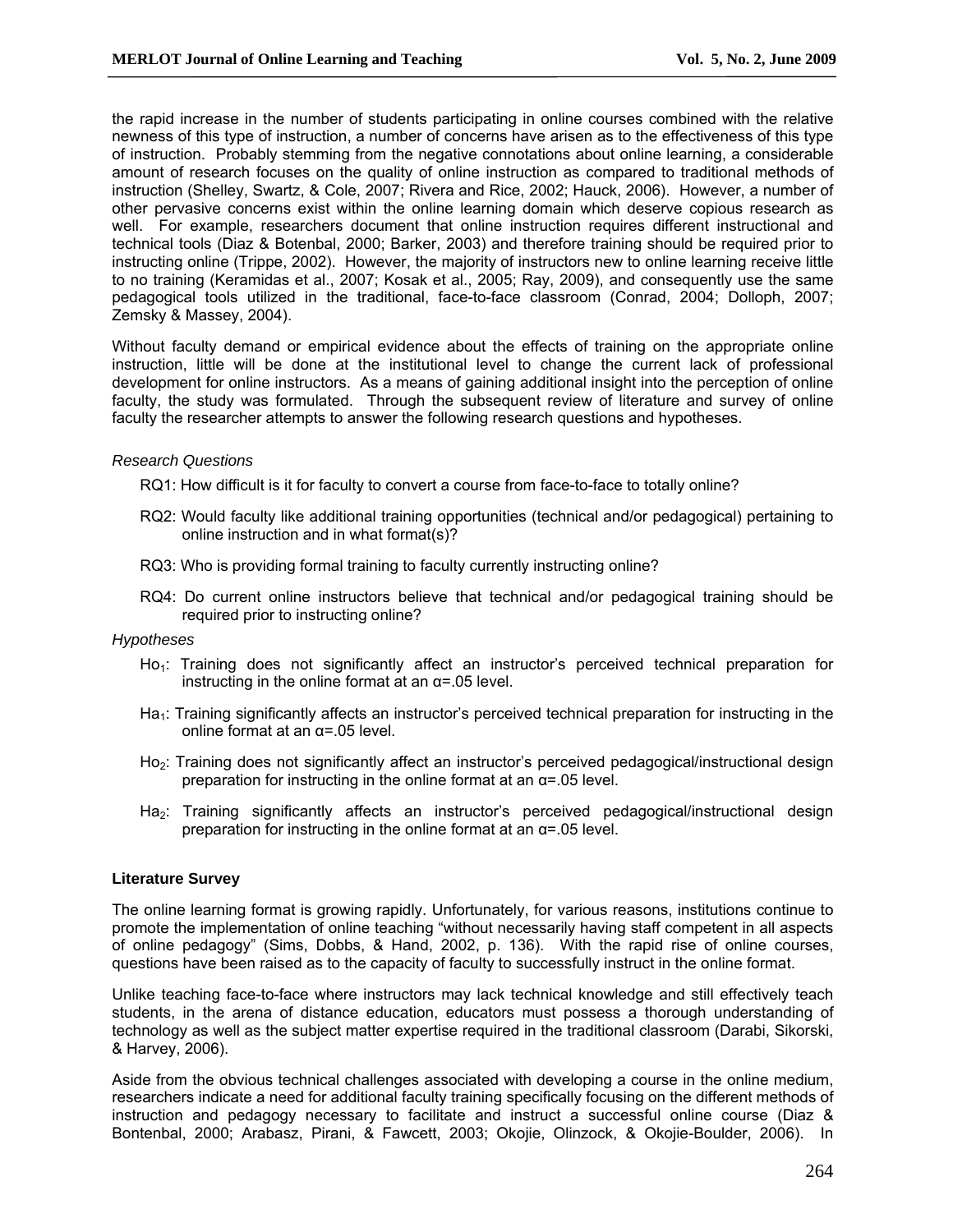contrast, research also indicates that instructors hold the perception that online instruction is similar in design and pedagogy, if not the same as traditional teaching (Diaz & Cartnell, 1999; Alexander & Boud, 2001; Arabasz, Pirani, & Fawcett, 2003). First time online instructors often believe that moving their lectures and their exams to the online format constitutes teaching online (Sieber, 2005). However, Sieber (2005) found that after teaching online, instructors state that besides "mastering the technology," they must also "master the art of guiding and motivating students" through the course (p. 338). This disconnect fuels the dichotomy of faculty training; that is, first-time instructors feel prepared from a pedagogical perspective to instruct online, even though research suggests that instructors require additional training to successfully conceptualize, design, and deliver an online course.

# *Transitioning to the Online Environment*

Studies indicate that the majority of instructors utilize the same pedagogical tools in the online medium that they learned for face-to-face instruction (Zemsky & Massey, 2004; Conrad, 2004; Dolloph, 2007). Although faculty tend to use the same pedagogical tools in the traditional and online classroom, trying to replicate all of the interaction, activities, and events that take place during a face-to-face classroom within the context of the online medium remains virtually impossible (Sugar, Martindale, & Crawley, 2007). Those new to online instruction cite past experiences in the classroom as providing the means for which they handle online pedagogical issues (Conrad, 2004). However, emulating face-to-face instruction in the online classroom is unfeasible and impractical (Sugar, Martindale, & Crawley, 2007). As a result, expecting "experienced face-to-face faculty to magically begin to function well in the online environment" is unreasonable due to the lack of pedagogical transferability from the traditional to the online classroom (Smith, 2005, p. 11).

This magical understanding of proper instruction in the online format does not occur naturally. According to Gold (2001), an instructional technologist, "without proper pedagogical training and online experience, teachers will continue to replicate their best existing practices onto the online medium" (p. 36). If institutions expect faculty to successfully transition to the web-based classroom, instructors must be educated on best practices in online learning (Li, Lee, Bonk, Su, & Magjuka, 2005).

Additionally, a Bates and Watson (2008) study further emphasized the need for pedagogical training by identifying specific skills that must be attained by instructors to ensure quality online instruction, including, appropriate design of courses, effective use of activities, and a thorough understanding of technology. Bates and Watson pronounced that to successfully instruct online, one cannot "make a physical move from standing in front of a class to typing on a keyboard, and keep everything else the same" (p. 40). In the conclusion of their study of two online instructors, the instructors acknowledged that virtual teaching, whether partially or totally online required a different set of teaching skills and methods.

Finally, a study focused on faculty perceptions of online learning surveyed the population of Penn State University's World Campus (Luck & McQuiggan, 2006). In this study, the participants provided suggestions to instructors moving into the web-based classroom for the first time. All of the suggestions related to instructor preparation, including viewing a course already in the online format, taking part in online learning as a student, discussing online instruction with someone familiar with taking courses online, becoming comfortable with the technology, and seeking assistance from a technical and design perspective.

#### *Failure to Train Online Instructors*

Although researchers document the importance of training instructors prior to teaching online for the first time, the majority of institutions fail to do so (Keramidas et al., 2007). These institutions, partaking in the "individual model of distance education," force faculty to "fend for themselves in the virtual world," oftentimes leaving instructors new to online learning feeling "overwhelmed" (Restauri, 2004, p. 33).

Surprisingly, the majority of institutions seem to subscribe to this hands-off model. In fact, a study conducted in the University of North Carolina system (Kosak et al., 2005) found that only half of respondents acknowledged the availability of any type of training pertaining to online instruction at their institution. In the findings of that same study, although half of the institutions provided training opportunities for faculty, a total of only 27% of institutions actually required faculty to train prior to teaching an online course. Related to the lack of training, one faculty member in Lewis' (2007) study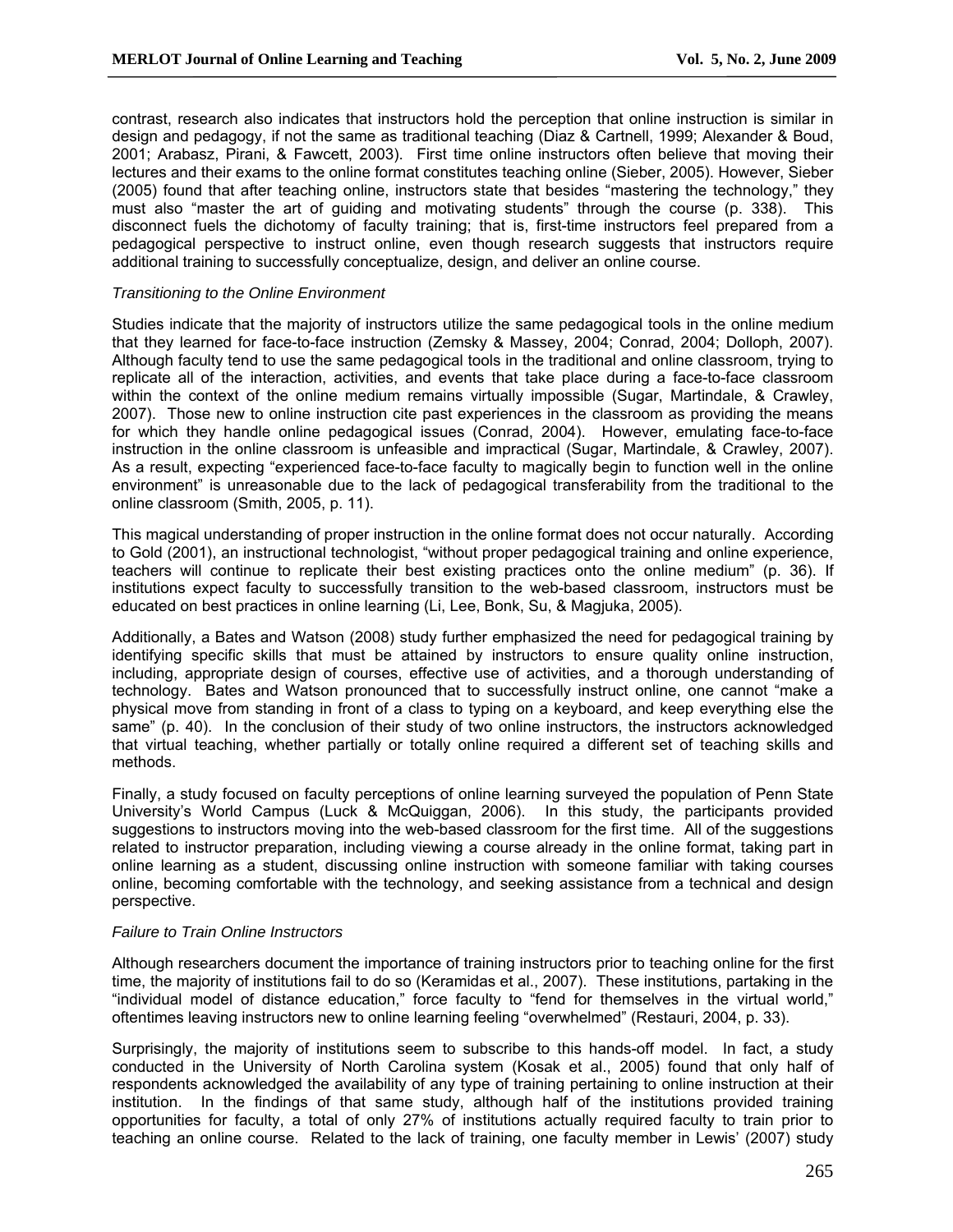described her first experience with online instruction as being "thrust into online courses without any preparation" (p. 56). She further indicated the importance of not only offering training to faculty, but making sure that faculty receive adequate information about those opportunities (Lewis, 2007).

Other faculty members confirm the findings of the Lewis (2007) study. For example, in his self-reflection of the importance of training for online instructors, Trippe (2002) fosters the idea that training should not only be available to online instructors, but should be required prior to teaching online for the first time.

## *Need For Additional Research*

Overall, online learning is still a relatively new concept (Keramidas et al., 2007). Many opportunities exist for additional research in almost all aspects of online education. For example, a lack of research exists that adequately addresses the training needs of online instructors, especially those new to the online format. Hewett and Powers (2007) state that "a gap exists regarding the specific issue of training and professional development" and call for additional "theoretical and empirical research" of "what works in various online settings" (p. 3). Similarly, Bates and Watson (2008) cite a lack of focus in research on how professors learn to instruct in the online format. By gaining perspective on faculty concerns through research, institutions gain opportunities to better understand the type of support that faculty needs (McQuiggan, 2006).

Additionally, of the available published articles focusing on online learning, many lack empirical evidence to justify the claims made by the authors and instead focus on the views of the writers (Clark, 2007). Specifically, a focus on faculty perspectives of online learning (Kinuthia, 2004; Luck & McQuiggan, 2006), particularly in the areas of professional development and preparation for instruction, needs to gain the attention of researchers. The majority of studies thus far focus on a single case study, recommendations based on experiences, and descriptions of practices, thereby lacking themes that can transcend all areas of educational technology (Mishra & Koehler, 2006).

Overall, to provide quality teaching, instructors must know how to foster student learning in the virtual classroom. Unfortunately at this point, the exact prescription for quality instruction in the online environment is still unknown. However, if online learning continues to grow at the expected rates, colleges and universities must employ faculty competent in online instruction. As the array of online courses continues to rise and as greater numbers of students select this learning format, it is important, if not imperative, that all aspects of online education receive additional empirical investigation to build a valuable knowledge base for continued improvement in instruction and design of online courses.

# **Methods**

Through the study described below, the researcher addressed the perceptions of instructors currently teaching in the online environment in the tri-state area of Pennsylvania, Ohio, and West Virginia. Based on an extensive review of literature and another study previously conducted by this researcher (Ray, 2009), this study materialized.

# *Design of the Study*

The review of literature failed to provide a survey instrument that satisfied the needs of this study. A survey was developed that focused specifically on the perceptions of online faculty. The researcher first obtained Institutional Review Board (IRB) approval for study. Then, the survey was conducted using an online survey tool called Vovici. Although web-based surveys are sometimes criticized for failing to reach all potential participants due to access issues, the target population of this particular study consisted of only online instructors currently teaching in the fall of 2008, so access to the Internet did not represent a concern or limitation of this study. Prior to e-mailing the survey, a panel of experts reviewed the survey for completeness and understanding. Based on the recommendations of the expert panel, minor modifications were made to the survey.

#### *Population and Sample*

The population of the study was a random selection of online faculty in the tri-state area of Pennsylvania, Ohio, and West Virginia that were teaching at least one totally online course during the fall of 2008. A total of 21 colleges, universities, and community colleges were identified in the state of Pennsylvania, 5 in Ohio, and 5 in West Virginia for participation in this study. When possible, ten faculty members from each of the institutions were randomly selected from course catalogs and institutional websites. In the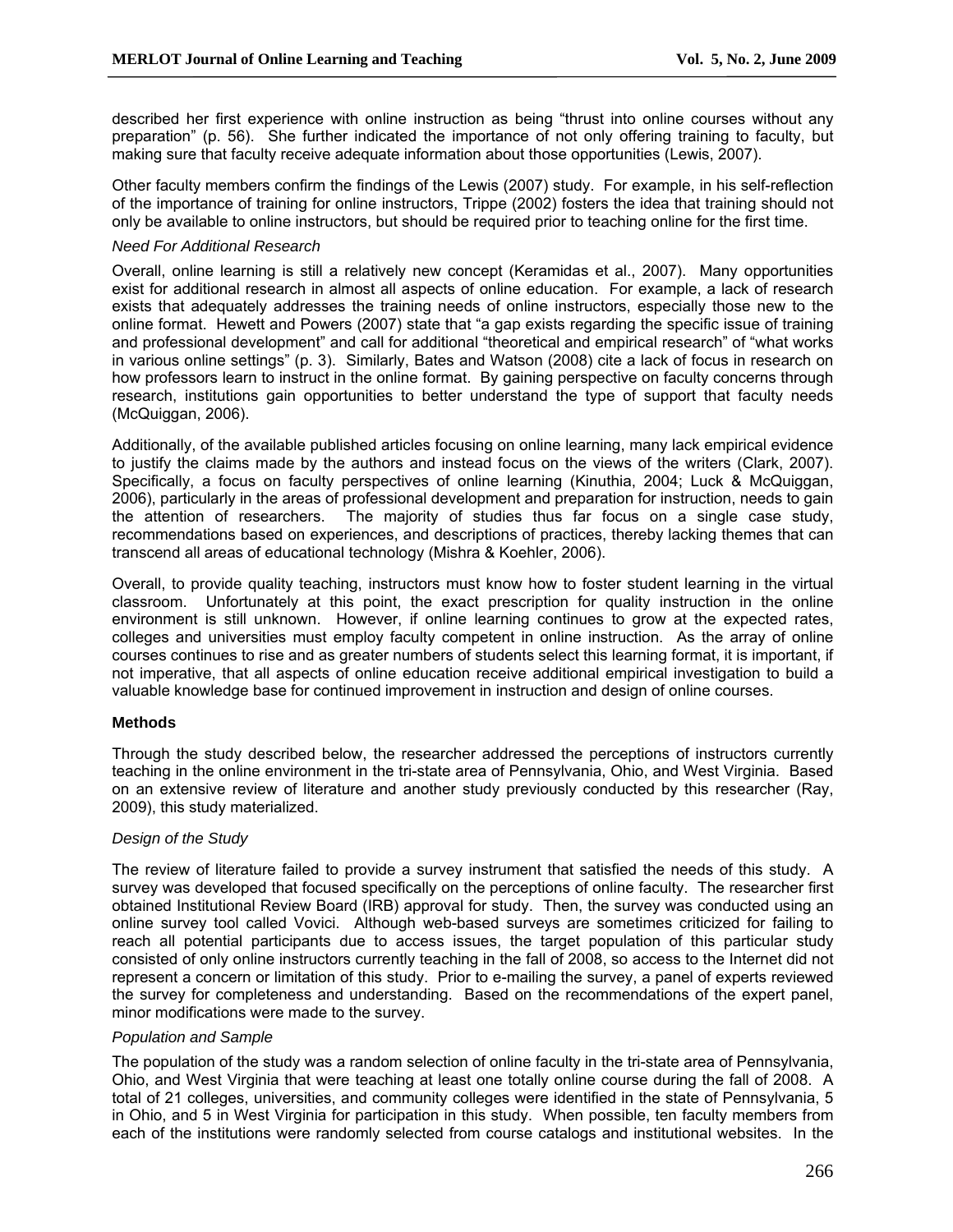case of institutions that offered less than ten online classes or possessed less than ten online faculty members, all of the identified faculty members received the survey. For one institution, the course catalog was not available, so the school was contacted for a list of online faculty in various departments in the institution. All ten of the identified faculty members from that institution received the survey. In total, the survey was distributed to 300 faculty members teaching an online course in the fall of 2008.

# *Procedure*

After the random selection of faculty, all potential participants received an e-mail explaining the study and asking for participation. Potential participants were asked to respond within two weeks. The survey participants were intentionally kept anonymous as to name or institutional affiliation. After one week, a reminder e-mail was sent. The day before the close of the survey, one final e-mail was sent reminding potential participants that the survey was set to close on the following day.

Survey questions one through five gathered basic demographic information about the sample. This information included: years teaching in higher education, faculty rank, total number of courses taught totally online, gender, and the type of institution (college or university and public or private).

Additionally, the researcher conducted t-tests where appropriate to examine for significance. For example, a dependent sample t-test was used to determine if a statistically significant difference existed in the perceived technical preparation of instructors before and after training. The training session provided to the faculty member represented the independent variable, whereas the perceived technical preparation of the instructor before and after training represented the dependent variable. The null hypothesis was Ho<sub>1</sub>: μ<sub>beforetechnicaltraining</sub>=μaftertechnicaltraining. The alternative hypothesis was Ha<sub>1</sub>: μbeforetechnicaltraining ≠μaftertechnicaltraining. For this statistical procedure, alpha was set at .05 and a two-tailed ttest was conducted.

Next, the researcher wanted to determine if a significant difference existed in the perceived pedagogical preparation of instructors after receiving training. The same statistical procedure outlined above was used with pedagogy instead of technical preparation. The null hypothesis was Ho<sub>2</sub>: μbeforepedagogicaltraining=μafterpedagogicaltraining. The alternative hypothesis was Ho2: μbeforepedagogicaltraining ≠μafterpedagogicaltraining. Again, alpha was set at .05, a two-tailed t-test was conducted, and the null hypothesis was rejected if the p value was found to be less than .05.

Additionally, the following types of questions were addressed through the survey. A Likert Scale question was utilized to address the perceived difficulty of converting a course from face-to-face to totally online. Participating faculty were also questioned as to the type of training received prior to instructing online (not trained, Course Management System (CMS) provided, institution provided, both CMS and institution provided, or *Other*). In addition, yes/no questions were provided to determine if faculty believed that technical and/or pedagogical training should be required prior to instructing online and if participants wanted additional training opportunities for themselves related to technology and/or pedagogy. Lastly, faculty were asked to check the preferred format(s) of the additional training (one-onone, face-to-face small group, face-to-face large group, web-based, *Other*).

# **Results**

Out of the 300 surveys e-mailed to potential participants, 111 were returned, constituting a 37% response rate. Demographic information was collected, including years teaching in higher education (Table 1), faculty rank (Table 2), type of institution (Table 3), number of courses taught online (Table 4), and gender (Table 5). One person elected not to provide his or her gender. All of the other demographic questions were answered by all participants.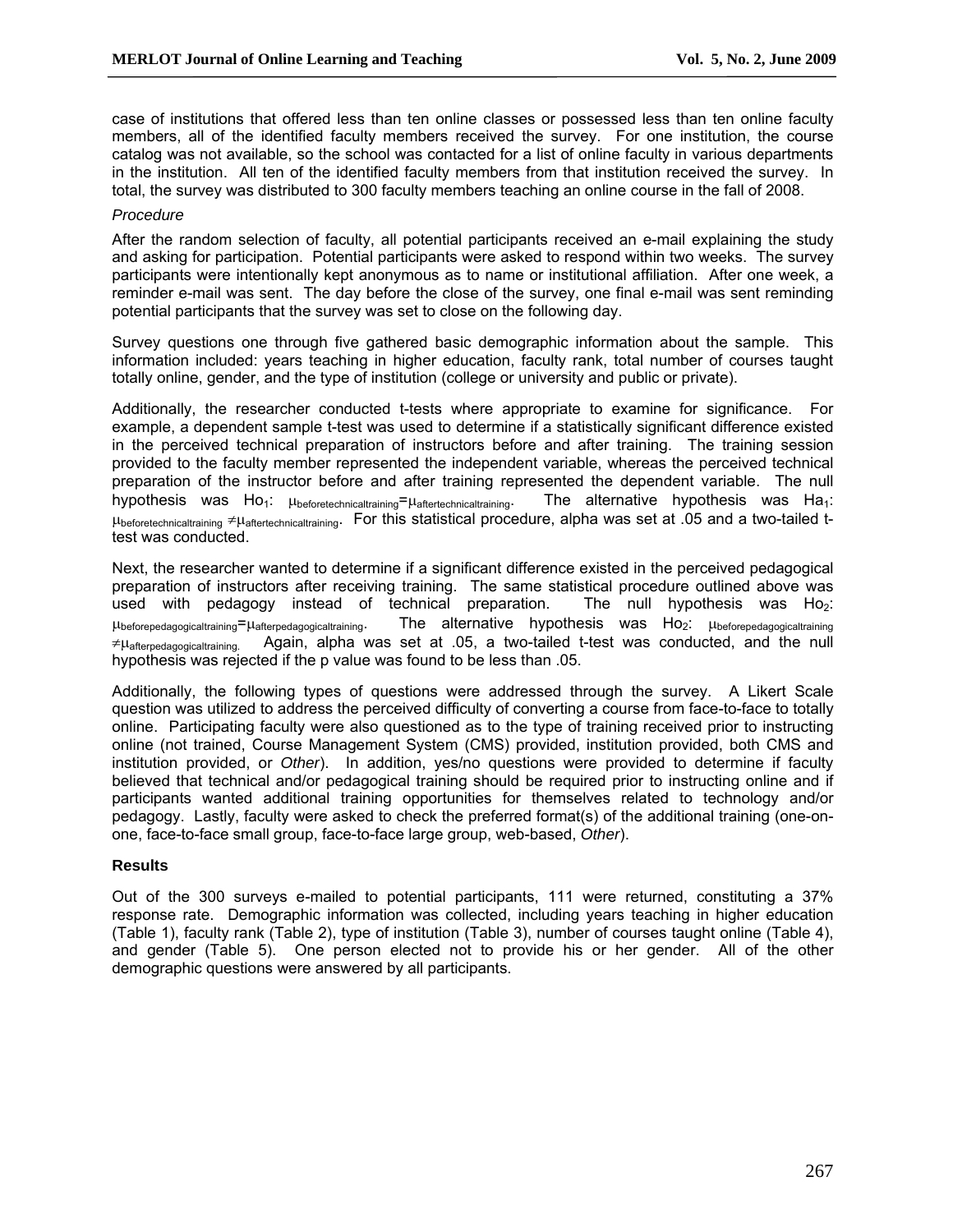| Years      | <b>Frequency</b> | Percentage |
|------------|------------------|------------|
| $0 - 2$    | 1                | 1%         |
| $3-5$      | 19               | 17%        |
| $6 - 8$    | 16               | 14%        |
| $9 - 11$   | 15               | 14%        |
| 12 or more | 60               | 54%        |

Table 1. *Years of Teaching Experience in Higher Education*

Table 2. *Rank of Faculty Participants* 

| Rank                  | <b>Frequency</b> | Percentage |
|-----------------------|------------------|------------|
| Adjunct/<br>Part-Time | 17               | 15%        |
| Instructor            | 14               | 13%        |
| Assistant             | 24               | 22%        |
| Associate             | 26               | 23%        |
| Full                  | 30               | 27%        |

Table 3. *Type of Institution*

| Type                           | Percentage |
|--------------------------------|------------|
| <b>Public University</b>       | 62.2%      |
| <b>Private University</b>      | 20.7%      |
| Community/Two-Year<br>Colleges | $7.2\%$    |
| <b>Public College</b>          | 5.4%       |
| Private College                | 4.5%       |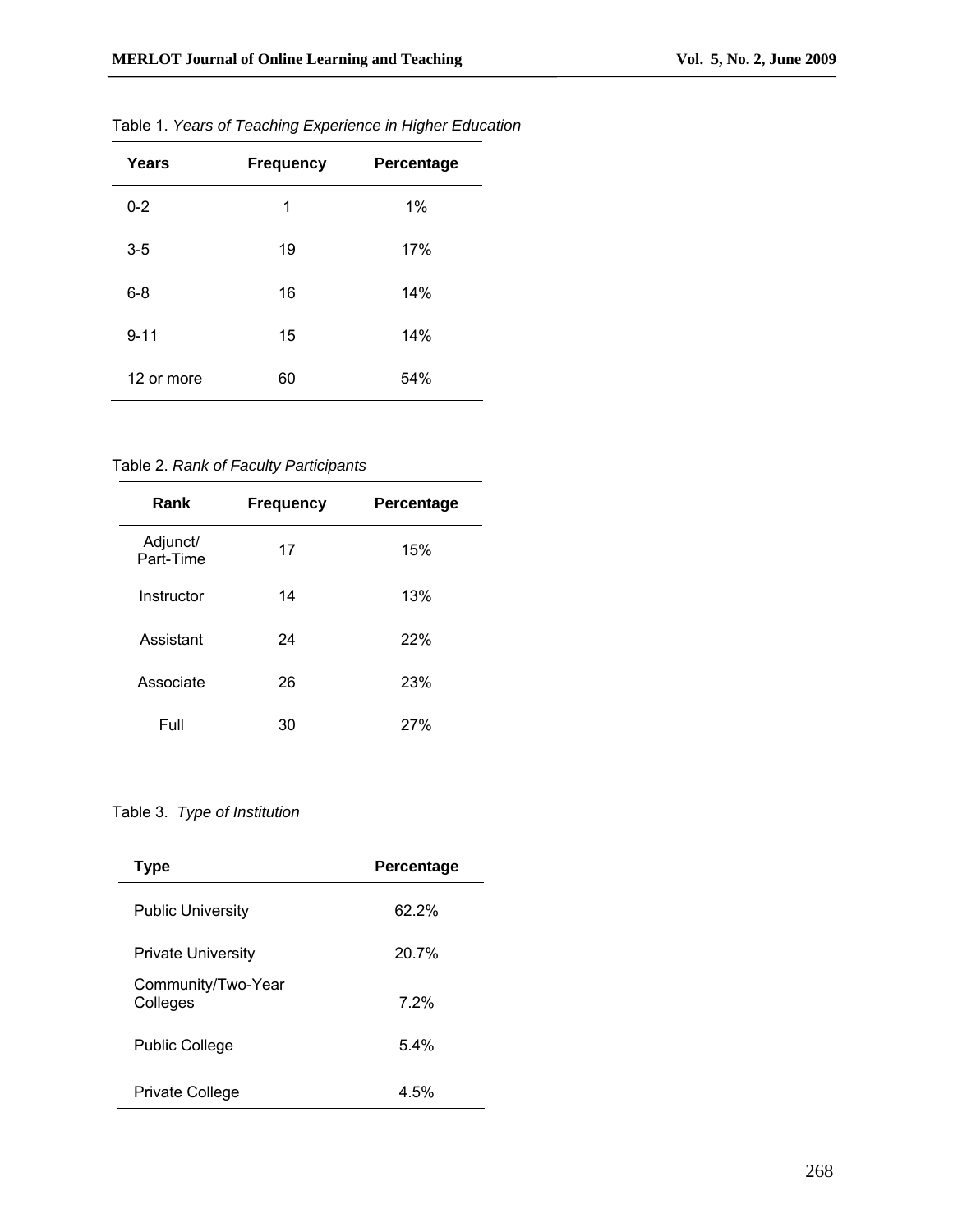| <b>Courses</b> | <b>Frequency</b> | Percentage |
|----------------|------------------|------------|
| Less Than 5    | 51               | 46%        |
| $6 - 10$       | 25               | 23%        |
| $11 - 20$      | 13               | 12%        |
| 21 or More     | 22               | 20%        |

Table 4. *Number of Courses Taught Fully Online*

Table 5. *Gender of Participants*

| Gender | <b>Frequency</b> | Percentage |
|--------|------------------|------------|
| Female | 65               | 59%        |
| Male   | 45               | 41%        |

RQ1: This question addressed the difficulty associated with moving a course into the online format (see Figure 1). Of the participants in this study, over 50% of the respondents classified converting a course from face-to-face to totally online as either "hard" or "very hard." Subsequently, only 7.2% of respondents classified this task as "easy" or "very easy." This indicates that the majority of instructors perceive a challenge in moving their courses into the online format. Additionally, only three of the participants had never moved a course from face-to-face to totally online, so this is a challenge that the majority of instructors are experiencing.



Figure 1. Difficulty of Converting a Course from Face-to-Face to Online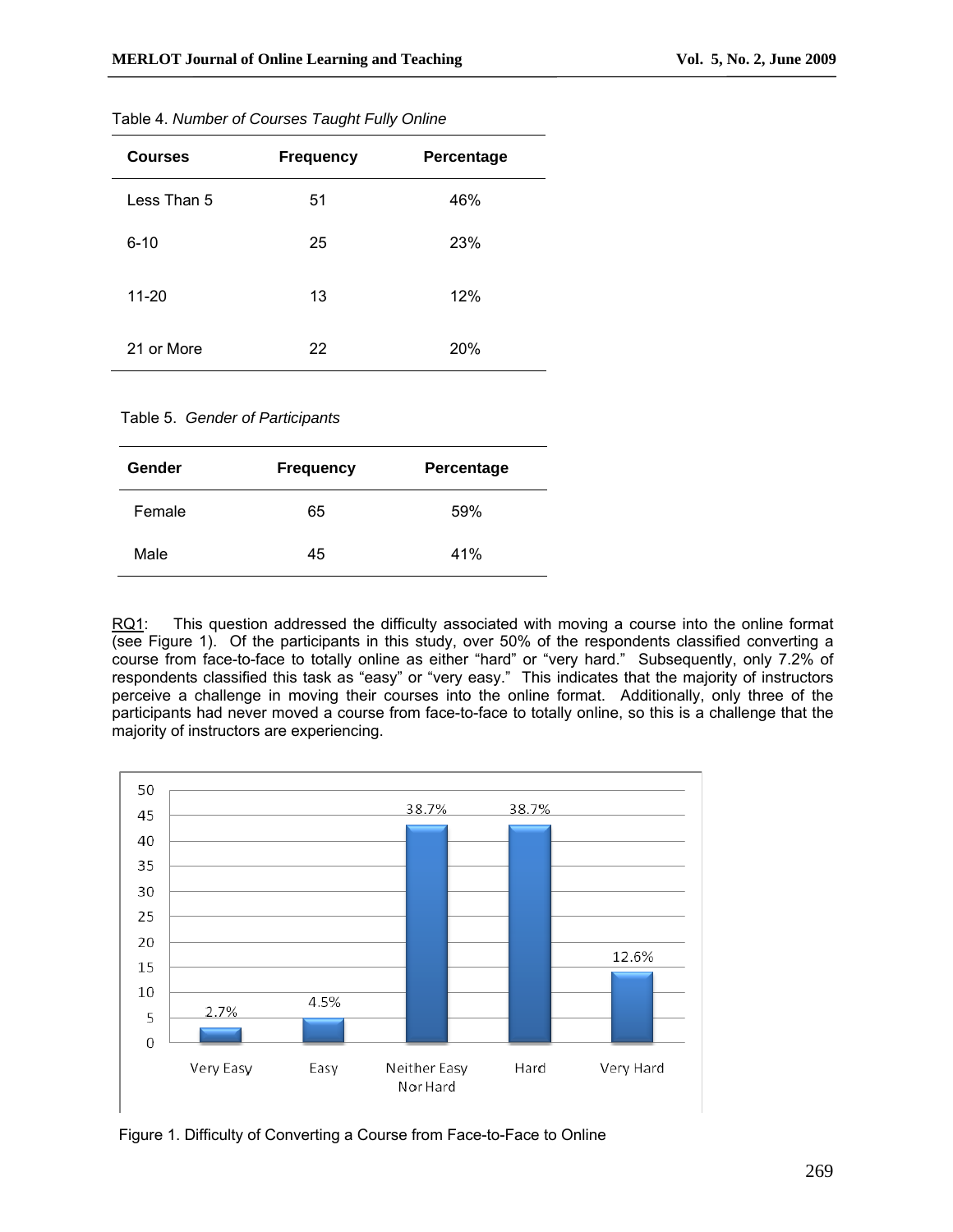RQ2: This question addressed whether or not faculty desired additional training in pedagogy and/or technology, and if so, in what format(s). In the area of technical training 65.8% of respondents wanted additional training opportunities. Similarly, 64.6% desired additional pedagogical training. When looking at the preferred formats for technical training, small group face-to-face (37.8%) and web-based (32.4%) received the majority of responses. Only 4.5% desired large group face-to-face and 16.2% desired oneon-one training formats. The preferred format for pedagogical training was once again led by small group face-to-face (45%) and web-based (29.7%). Again, large group face-to-face was selected the least often (8.1%) followed by one-on-one (16.2%).

RQ3: This question addressed where instructors get formal training on how to instruct online. It is important to note that a large percentage of instructors were not formally trained in technology (23.6%) or pedagogy (37.8%) prior to teaching online. Of those that were formally trained in technology, 70.9% received institution provided training and 14.5% received CMS provided training prior to instructing online (Table 6). Of those that received formal pedagogical training, 55.8% received it from the institution and 9.9% received it from the CMS (Table 7).

|  |  | Table 6. Formal Technical Training Prior to Instructing Online for the First time |
|--|--|-----------------------------------------------------------------------------------|
|  |  |                                                                                   |

| <b>Format of Training</b>  | <b>Frequency</b> | Percentage |
|----------------------------|------------------|------------|
| Institution Provided       | 65               | 59.1%      |
| <b>CMS Provided</b>        | 3                | 2.7%       |
| Institution & CMS Provided | 13               | 11.8%      |
| Other                      | 3                | 2.7%       |

Table 7. *Formal Pedagogical Training Prior to Instructing Online for the First time*

| <b>Format of Training</b>  | <b>Frequency</b> | Percentage |
|----------------------------|------------------|------------|
| Institution Provided       | 54               | 48.6%      |
| <b>CMS Provided</b>        | 3                | 2.7%       |
| Institution & CMS Provided | 8                | 7.2%       |
| Other                      | 4                | 3.6%       |

RQ4: This question focuses on whether or not instructors currently teaching online believe that training should be required prior to instructing online. The majority of instructors in this study believed that training should be required prior to instructing online in both technology and pedagogy. In fact, 86.5% of the respondents indicated that faculty new to online instruction should be required to participate in technical training prior to instructing online and 84.5% answered that faculty new to online instruction should be required to participate in pedagogical training prior to instructing online.

 $H_0$ : For this hypothesis the researcher attempted to address the perceived preparation of online instructors from a technical perspective prior to formal training (Figure 2) and after formal training (Figure 3). In Figure 3, the 28 people that were not formally trained were not included.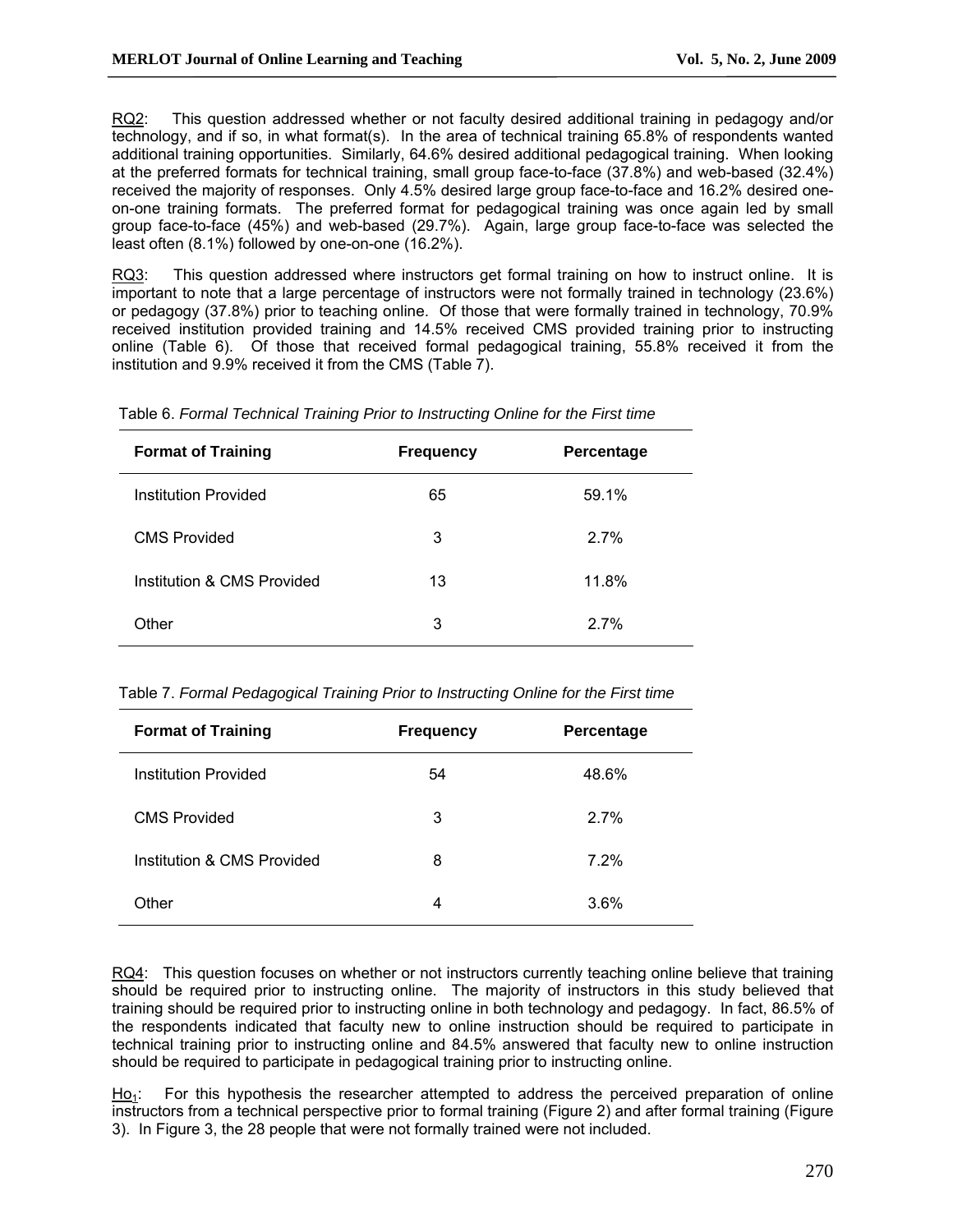To analyze these results, a paired samples t-test was conducted to determine if a significant difference existed between the perceived technical preparation to instruct online before and after formal technical training. A statistically significant difference existed in the perceived technical preparation of instructors prior to formal technical training (M=2.02, SD=1.253) and after formal technical training (M=3.27, SD=.697, t(84)=-11.245, p<.0005). Therefore, the null hypothesis was rejected. Additionally, eta squared, which measures effect size, was calculated by the researcher and the work of Cohen (1988) was utilized to analyze the effect size. Cohen believes that .01 equates to a small effect, .06 equates to a moderate effect, and .14 equates to a large effect. Based on Cohen's (1988) work, the eta squared statistic (.60) indicated a large effect.



*Figure 2.* Perceived Technical Preparation Prior to Formal Training



Figure 3. Perceived Technical Preparation After Formal Training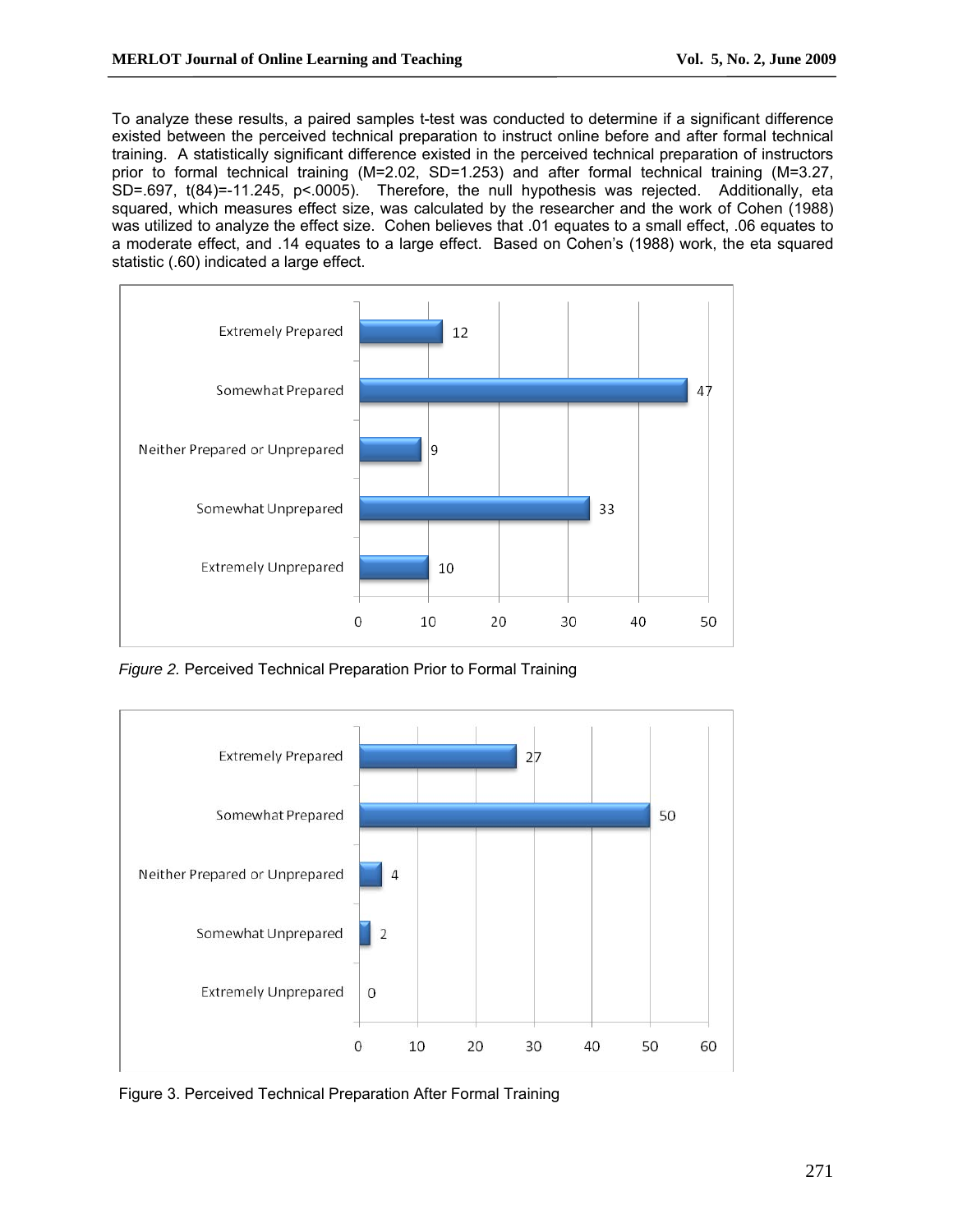Ho<sub>2</sub>: For this hypothesis the researcher addressed the perceived preparation of online instructors from a pedagogical perspective prior to formal training (Figure 4) and after formal training (Figure 5). Again, using a paired samples t-test, a statistically significant difference existed in the perceived pedagogical preparation of instructors prior to formal pedagogical training (M=2.07, SD=1.201) and after formal pedagogical training (M=3.21, SD=.764, t(67)=-9.282, p<.0005). Therefore, the null hypothesis was rejected. To determine the extent of the effect, eta squared was calculated and again the work of Cohen (1988) was utilized to indicate the magnitude of the effect. Again, the eta squared statistic (.563) indicated a large effect.



Figure 4. Perceived Pedagogical/Instructional Design Preparation Prior to Formal Training



Figure 5. Perceived Pedagogical/Instructional Design Preparation after Formal Training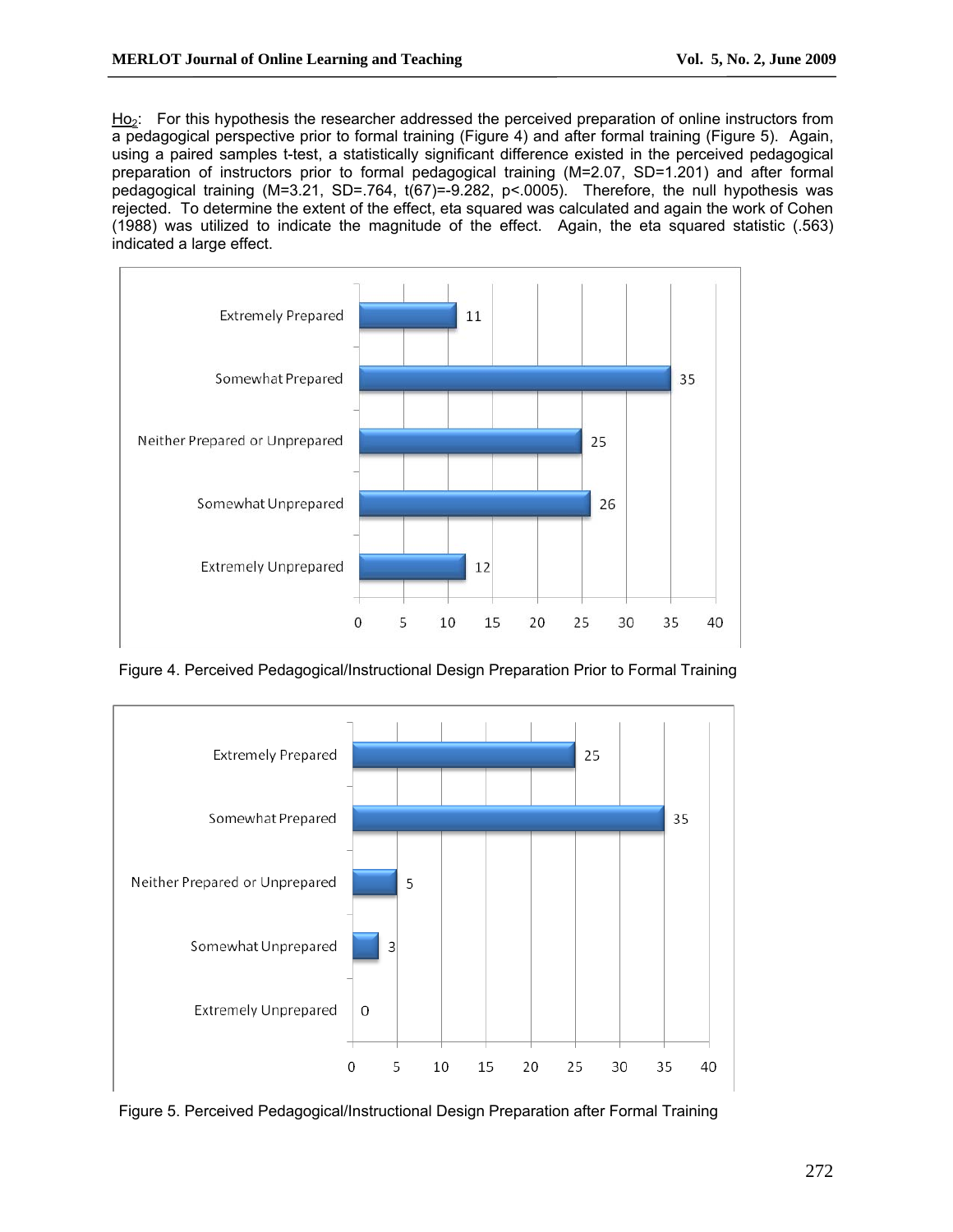# **Discussion**

This study constituted a few major findings. First, it found that moving a course from face-to-face to totally online represents a difficult task for online instructors. Like Sugar, Martindale, & Crawley (2007) this study seems to indicate that the face-to-face classroom is difficult to replicate in the online environment. All but three of the instructors in this study had made the attempt to move at least one course into the online format. A better understanding needs to be developed on how to assist faculty with this transition of moving content from face-to-face to online.

Additionally, it was found that the majority of those teaching in the online environment desire additional opportunities to train in both technology and pedagogy. They prefer to have these courses in the webbased or in the small group face-to-face formats. Like Pankowski (2003), this study found that instructors believe in the importance of training and also desire additional opportunities after they have begun instructing in the online format. Researchers have already touted the importance of not only training prior to instructing online, but also the need for ongoing training (Barker, 2003; Feist, 2003; Smith, 2005). This study shows that not only researchers possess this belief, but also that instructors agree with the need for ongoing professional development.

A third finding in this study is that a large percentage of instructors are not being trained to teach online in either pedagogy or technology (37.8% and 23.6% respectively). This finding is congruent with other studies and shows that institutions still lack policies requiring instructors to train prior to teaching online and some still fail to provide any training opportunities to their professors (Keramidas et al., 2007; Kosak et al., 2005; Ray, 2009). This finding is quite alarming given the next finding of this study which indicates that those currently teaching online ultimately believe that technical and pedagogical training should be required prior to allowing someone to instruct online.

In fact, an overwhelming 86.5% of the respondents thought that faculty new to online instruction should be required to participate in technical training prior to instructing online and 84.5% believed that faculty new to online instruction should be required to participate in pedagogical training prior to instructing online. Although few in number, some studies have concluded that online instructors believe that training should be required prior to instructing online. For example, in a Bates and Watson (2008) study, participants concluded that teaching online required very different skills.

Lastly, and arguably the most important finding in this study is that training faculty in technology and pedagogy prior to instructing online resulted in a significant difference in the perceived preparation of instructors to teach in the online format. Similarly, in a study of pharmacy instructors (LeBlanc, Pruchnicki, Rohdieck, Khurma, & Dasta, 2007) just three hours of training resulted in a significant increase in instructors' perceived ability to instruct online. Although the specific methods of training received are unknown in this study, it can be assumed that the training varied widely among these participants. Regardless of the format, the training received prior to instructing online in both technology and pedagogy had a positive effect on the instructor's perceived preparation to teach online.

# **Conclusions**

With the relative newness of the online format, there is much to be learned and addressed from a research standpoint. This study adds to one important body of knowledge about online learning, the faculty perspective. Although this study only represented instructors in Pennsylvania, Ohio, and West Virginia, it could be argued that the population of this study was representative to the general population of instructors currently teaching in the online format due to the fact that the instructors were randomly selected from many different institutions and various departments, had various levels of experience in higher education, and also possessed a range of experience in the online format.

This study showed that those teaching in the online format believe in the importance of training instructors prior to teaching online. Because of this finding, it becomes important for institutions of higher learning to address this concern. Instructors teaching in the online format realize the differences associated with instructing online versus teaching in the face-to-face classroom and are struggling to move their course content into the online format. Additionally, instructors not only desire training prior to teaching for the first time in the online format, but they also desire ongoing training opportunities after they have begun to teach online. The recommendation of this researcher is for all institutions to review their current training offerings for online instructors. If no program exists to train instructors prior to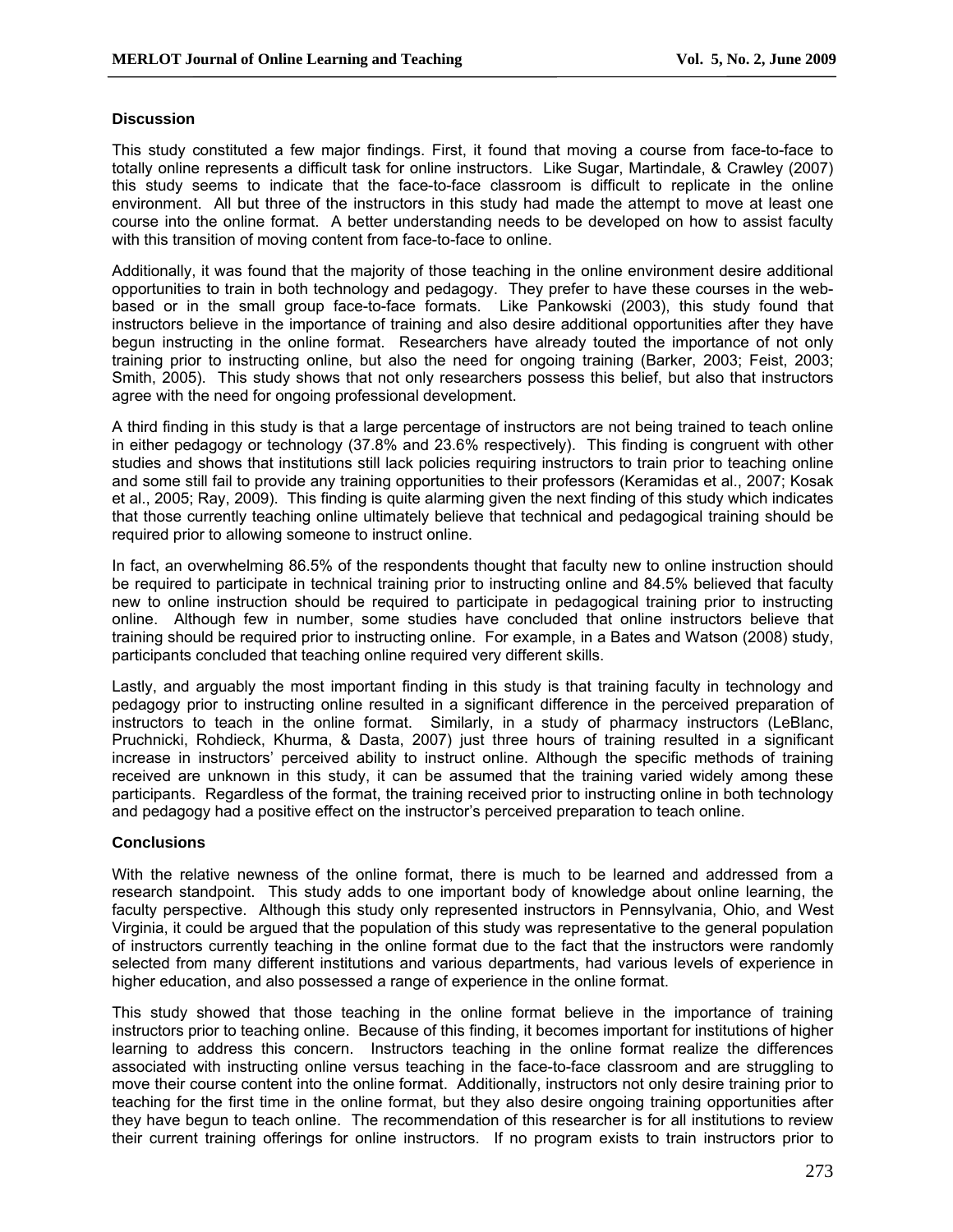instructing online in both technology and pedagogy, one should be formed. Additionally, institutions should find a way of addressing the training needs of those already instructing in the online format. Lastly, additional research needs to be conducted to find the appropriate prescription for adequately preparing instructors to teach online.

#### **References**

- Allen, I. E., & Seaman, J. (2007, October). Online nation: five years of growth in online learning. Retrieved September 1, 2007, from http://www.sloan-c.org/publications/survey/pdf/online\_nation.pdf
- Alexander, S. & Boud, D. (2001). Learners still learn from experience when online. In J. Stephenson (Ed.), Teaching & learning online: Pedagogies for new technologies (pp. 3-16), London: Kogan Page Limited.
- Arabasz, P., Pirani, J. A., & Fawcett, D. (2003). Supporting e-learning in higher education. *EDUCAUSE Center for Applied Research*, 3. Retrieved January 20, 2008, from http://www.educause.edu/ir/library/pdf/ers0303/rs/ers0303w.pdf
- Awalt, C. J. (2003). *Moving from the classroom to online teaching: A study of change in faculty attitudes*. (Doctoral dissertation, The University of Texas at Austin). Retrieved August 10, 2008, from http://dspace.lib.utexas.edu/bitstream/2152/141/1/awaltcj036.pdf
- Bates, C. & Watson, M. (2008, March). Re-learning teaching techniques to be effective in hybrid and online courses. *Journal of American Academy of Business*, 13(1), 38-44.
- Barker, A. (2003, November/December). Faculty development for teaching online: Educational and technical issues. *The Journal of Continuing Education in Nursing*, 34(6), 273-278.
- Clark, M. C. (2007). *The relationship of selected personal characteristics of e-faculty to their perceived technological knowledge*. (Doctoral dissertation, Louisiana State University). Retrieved July 20, 2008, from Hhttp://etd.lsu.edu/docs/available/etd-07132007-114639/unrestricted/Clark\_dis.pdf
- Cohen, J. (1988). *Statistical power analysis for the behavioral sciences*. Hillsdale, NJ: Erlbaum.
- Conrad, D. (2004, April). University instructors' reflections on their first online teaching experiences. *Journal of Asynchronous Learning Networks*, 8(2), 31-44.
- Diaz, D. P. & Bontenbal, K. F. (2000). Pedagogy-based technology training. In P. Hoffman, and D. Lemke (Eds.), *Teaching and Learning in a Network World* (pp. 50-54). Amsterdam, Netherlands: IOS Press.
- Diaz, D. P. & Cartnal, R. B. (1999, Fall). Students' learning styles in two classes. *College Teaching*, 47(4), 130-135.
- 1BDarabi, A., Sikorski, E. G., & Harvey, R. B. (2006, May). Validated competencies for distance teaching*. Distance Education*, 27(1), 105-122.
- 2BDolloph, F. M. (2007). *Online higher education faculty: Perceptions, learning, and changes in teaching*. (Doctoral dissertation, West Virginia University). Retrieved August 1, 2008, from https://eidr.wvu.edu/files/5296/Dolloph\_Frances\_dissertation.pdf
- 3BFeist, L. (2003, June). Removing barriers to professional development. *T.H.E. Journal*, *30*(11), 30-36.
- 4BGold, S. (2001, May). A constructivist approach to online training for online teachers. *Journal of Asynchronous Learning Networks*, 5(1), 35-57. Retrieved January 8, 2008, from Hhttp://www.sloanc.org/publications/jaln/v5n1/pdf/v5n1\_gold.pdf
- Hauck, W. E. (2006, November). Online versus traditional face-to-face learning in a large introductory course. *Journal of Family and Consumer Sciences, 98*(4), 27-29.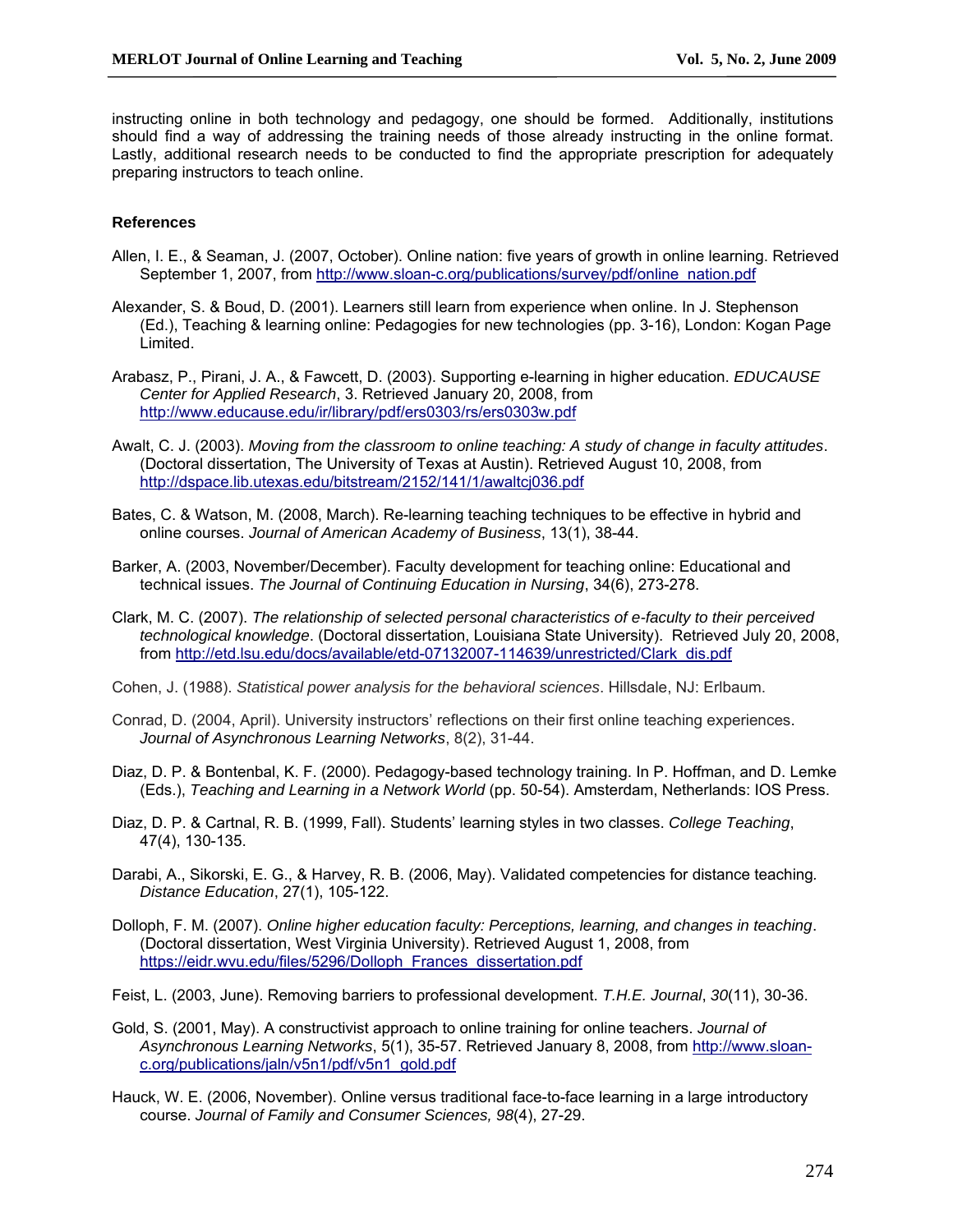- Hewett, B. L. & Powers, C. E. (2007, Winter). Guest editors' introduction: Online teaching and learning: Preparation, development, and organizational communication. *Technical Communication Quarterly*, 16(1), 1-11.
- Keramidas, C. G., Ludlow, B. L., Collins, B. C., & Baird, C. M. (2007, Winter). Saving your sanity when teaching in an online environment: Lessons learned. *Rural Special Education Quarterly*, 26(1), 28- 39.
- Kinuthia, W. (2004). Impediments to faculty engaging in web-based instruction: Clarification of governing policies. Chicago, IL: Association for Educational Communication and Technology, 476-481. (ERIC Document Reproduction Service No. ED485016). Retrieved May 27, 2008, from http://eric.ed.gov/ERICDocs/data/ericdocs2sql/content\_storage\_01/0000019b/80/1b/a6/ee.pdf
- Kosak, L., Manning, D., Dobson, E., Rogerson, L., Cotnam, S., Colaric, S., et al. (2004, Fall). Prepared to teach online? Perspectives of faculty in the University of North Carolina system. *Online Journal of Distance Learning Administration*, VII(III). Retrieved January 15, 2008 from http://www.westga.edu/~distance/oidla/fall73/kosak73.html
- LeBlanc, J. M., Pruchnicki, M. C., Rohdieck, S. V., Khurma, A., & Dasta, J. F. (2007). Instructional design and assessment: an instructional seminar for online case-based discussions. *American Journal of Pharmaceutical Education*, 71(3), 1-9. Retrieved June 6, 2008, from http://www.ajpe.org/aj7103/aj710342/aj710342.pdf
- Lewis, T. O. (2007). *The preparation of faculty to teach online: A qualitative approach.* (Doctoral Dissertation, Virginia Polytechnic Institute and State University). Retrieved July 27, 2008, from <sup>H</sup>http://scholar.lib.vt.edu/theses/available/etd-04102007-150601/unrestricted/TracieLewis.pdf
- Li, X. Seung-hee, L, Bonk, C. J. Su, B., & Magjuka, R. J. (2005). Exploring four dimensions of online instructor roles: a program level case study*. Journal of Asynchronous Learning Networks*, 9(4), 29- 48. Retrieved June 20, 2008, from http://www.sloan-c.org/publications/jaln/v9n4/pdf/v9n4\_liu.pdf
- Littlejohn, A. H. (2002). Improving continuing professional development in the use of ICT. *Journal of Computer Assisted Learning*, 18, 166-174.
- Luck, A. & McQuiggan, C. A. (2006, August 3). Discovering what faculty REALLY need to know about teaching online. Paper presented at the 22<sup>nd</sup> Distance Learning Conference, Madison, WI.
- Mishra, P. & Koehler, M. J. (2006, June). Technical pedagogical content knowledge: A framework for teacher knowledge. *Teachers College Record*, 108(6), 1017-1054.
- Okojie, M. C., Olinzock, A. A., & Okojie-Boulder, T. C. (2006, Spring). The pedagogy of technology integration. *The Journal of Technology Studies*, XXXII(2), 66-71. Retrieved October 20, 2007, from http://scholar.lib.vt.edu/ejournals/JOTS/v32/v32.pdf#page=67
- Pankowski, M. M (2003, May) *How do undergraduate mathematics faculty learn to teach online?.*  (Doctoral Dissertation, Duquesne University). Retrieved, August 28, 2008, from http://cdm256101.cdmhost.com/cdmp256101coll9/document.php?CISOROOT=/p256101coll7&CISOPTR=70403&CISOPAGE=1&CISOS HOW=70257
- 5BRay, J. (2009). An investigation of online course management systems in higher education: Platform selection, faculty training, and instructional quality. *International Journal of Information and Communication Technology Education*, 5(2), 46-59.
- 6BRestauri, S. L. (2004). Creating an effective online distance education program using targeted support factors. *TechTrends*, 48(6), 32-39.
- Rivera, J. C. & Rice, M. L., (2002). A comparison of student outcomes and satisfaction between traditional & web based course offerings. *Online Journal of Distance Learning Administration, V*(III). Retrieved September 1, 2007, from http://www.westga.edu/~distance/ojdla/fall53/rivera53.html